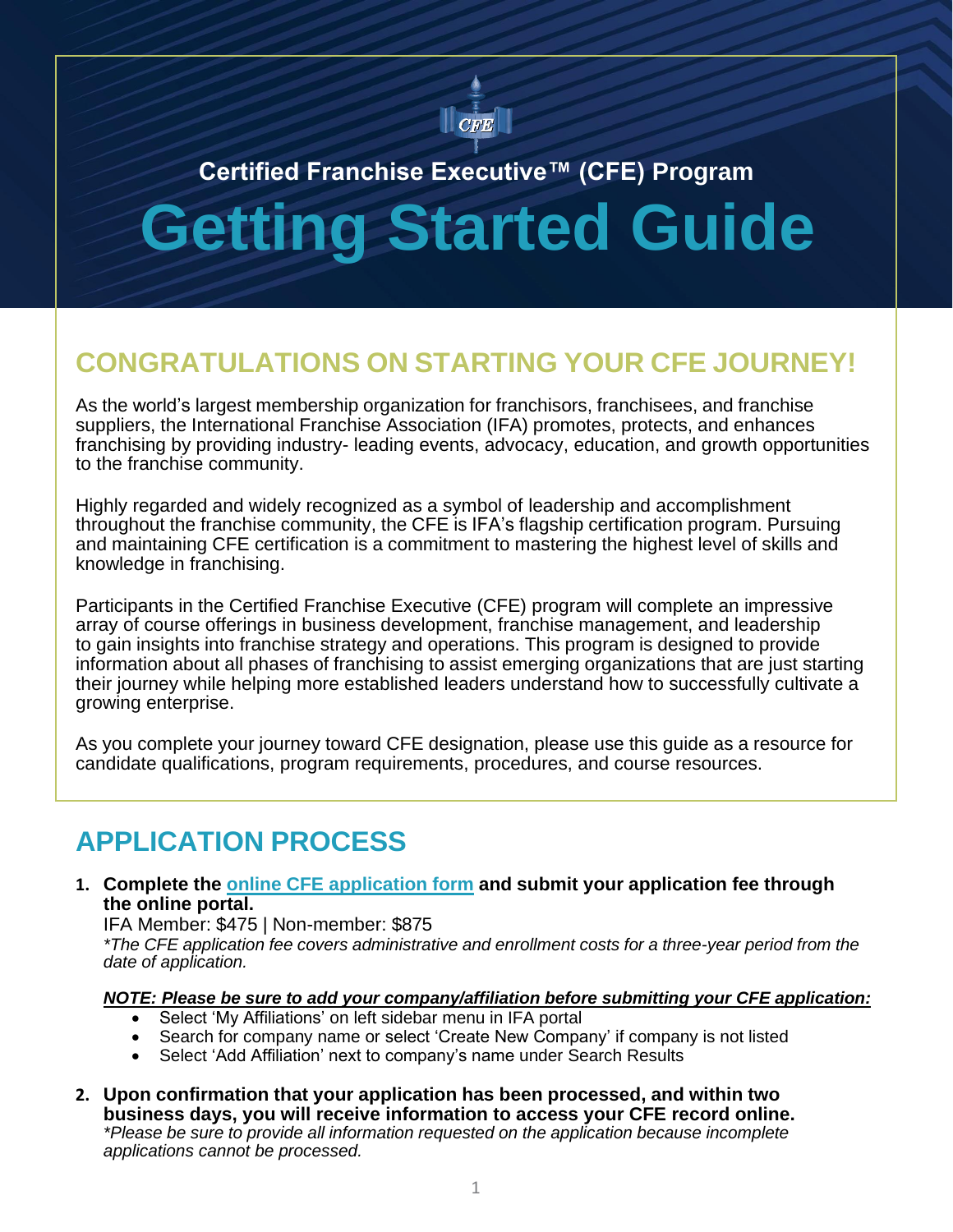# **PROGRAM REQUIREMENTS**

After your application has been reviewed and accepted, you will have three years to complete program requirements for certification.

A minimum of **3500 approved CFE credits** are required to qualify for the Certified Franchise Executive (CFE) designation. CFE credits are earned in the following areas:

### **Experience (500 credits maximum)**

CFE candidates will earn 100 credits for each year of experience gained through work or training experiences in the area of franchising. CFE candidates may earn a maximum of 500 credits for career/work experiences as a franchisor, franchisee, or other franchising professional experience.

*\*If you have completed all other program requirements but lack the required experience credits (example: has 3 years of experience upon completing all other requirements), you may satisfy any missing experience credits by completing additional education or participation credits.*

### **Participation (500 credits maximum)**

All CFE candidates must attend at least one IFA approved event each year to gain additional peer-to-peer learning and practical franchising experience. CFE candidates may earn a maximum of 500 credits as designed below:

| <b>Membership in IFA or membership in other national franchise</b><br>association recognized by the World Franchise Council (WFC) | 100 credits per year $-$ up<br>to 300 credits max |
|-----------------------------------------------------------------------------------------------------------------------------------|---------------------------------------------------|
| <b>IFA Annual Convention</b>                                                                                                      | 100 credits                                       |
| IFA Franchise Action Network Annual Meeting                                                                                       | 100 credits                                       |
| <b>IFA Franchise Business Network</b>                                                                                             | 50 credits per meeting                            |
| <b>Women in Franchise Network</b>                                                                                                 | 50 credits per meeting                            |
| <b>IFA Webinars (e.g. WednesdayWise, etc.)</b>                                                                                    | 50 credits per webinar                            |
| <b>IFA Legal Symposium</b>                                                                                                        | 100 credits                                       |

### **Education (1900 credits minimum)**

Education credits are earned by taking ICFE-approved courses or sessions that cover fundamental skills and knowledge considered essential for a franchise executive. Topics may include, but are not limited to:

- Diversity, Equity & Inclusion
- Economics, Accounting or Financing
- Franchisee Recruitment and Training
- Franchisor/Franchisee Relations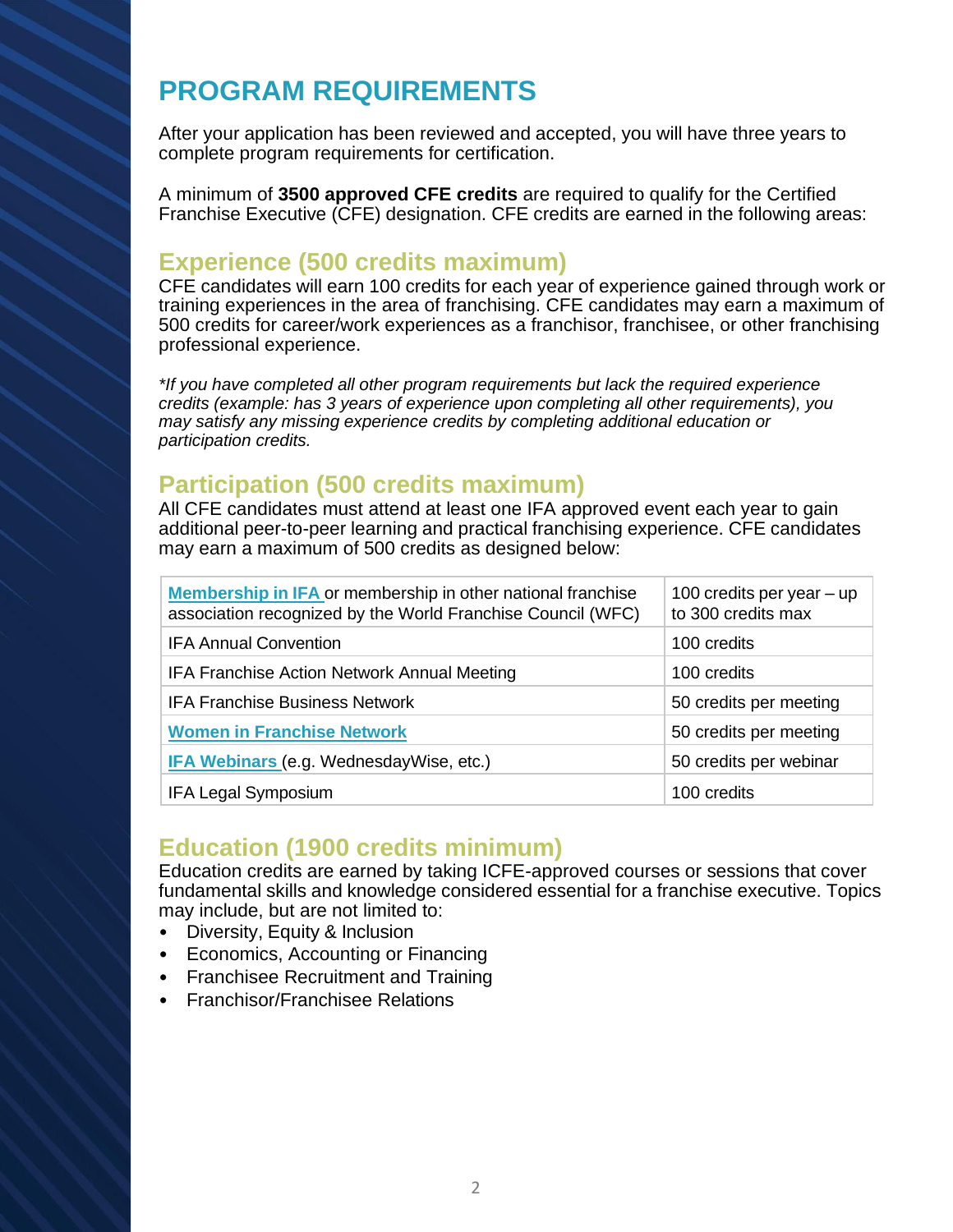- Franchise Law Regulations
- Human Resource Management
- Management & Operations
- **Marketing**
- Social Media

*\*View* **[CFE Course Calendar](https://www.franchise.org/cfe-courses-and-events)** *for a list of approved courses, events, and links to register.*

*CFE credits will be granted to a CFE candidate for CFE-approved courses or seminars up to one year (12 months) prior to the time that the CFE candidate enrolled in the CFE program.*

#### **Mandatory courses for completion of the CFE program:**

- IFA Fran-Guard™ program available via **[video-on-demand](https://beacon360.content.online/xbcs/S1543/catalog/product.xhtml?eid=7259)**, and at select in-person events listed here: **<https://www.franchise.org/events>** (required - 300 Fran-Guard credits)
- [Online](https://ifa.tortal.net/catalog/searchcatalog.asp?srch=final+exam) ICFE final exam (required 300 Exam credits)

*All Candidates who enroll in the Certified Franchise Executive program must successfully complete the CFE Exam and the IFA FRAN–GUARD courses (online) as part of the requirements to receive CFE designation. \*CFE Exam Study Guides are available for purchase by contacting [cfe@franchise.org.](mailto:cfe@franchise.org)*

### **ENROLLING AND REPORTING CREDITS**

It is every CFE candidate's personal responsibility to report all credits earned, review credits recorded online and report any discrepancies to the IFA Certification Programs Manager via **[cfe@franchise.org.](mailto:cfe@franchise.org)**

The online training portal with many online course options is available at **[https://ifa.tortal.net](https://ifa.tortal.net/)**.

*\*\*Please note you must create an account before you can register for any courses. The credentials used to access www.franchise.org will not work on the training portals.*

#### **If you complete a CFE-approved course, or attend a CFE-approved event, please be sure to:**

- 1. Save the PDF copy of the certificate of completion
- 2. Log into the online portal at: **[member.franchise.org](https://member.franchise.org/)**
- 3. Select "My CFE"
	- Upload the course completion certificate (if education credits)
	- Select '+New Credit' at the top of the page
	- Choose the type of credit you are entering (education, participation, etc.)
	- Enter the course/event/program name and date (include relevant notes, if applicable)

To access online learning resources, please visit IFA's website for **[Online](https://www.franchise.org/online-cfe-training)  [CFE Training](https://www.franchise.org/online-cfe-training)**.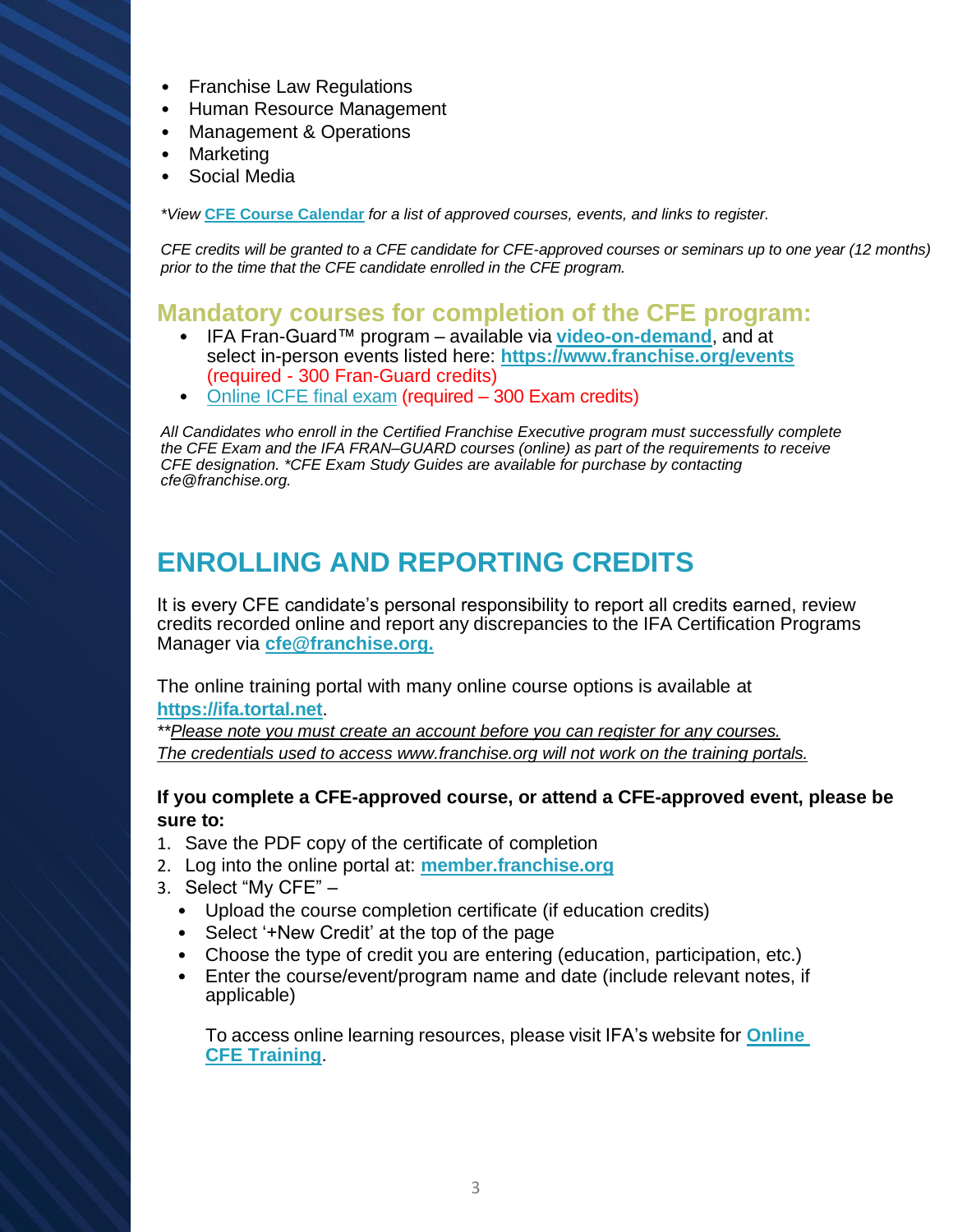# **CFE COURSE RESOURCES**

There are many franchising courses, events, and webinars offered online and in-person to obtain CFE credits toward certification.

- As you begin your CFE Journey, we suggest you follow the "Getting Started" Pathway.
- *• Please click on the links below to access current CFE approved courses and programs*

| <b>CFE JOURNEY</b>                                                          |                               |  |
|-----------------------------------------------------------------------------|-------------------------------|--|
| <b>Getting Started Pathway</b>                                              | <b>Number/Type of Credits</b> |  |
| <b>IFA Video on Demand Programs</b>                                         |                               |  |
| <b>Franchise Relations in Action</b>                                        | 200 Education                 |  |
| Moving from Conflict to Collaboration                                       | <b>200 Education</b>          |  |
| <b>Executive Insights Series</b>                                            | <b>75 Education</b>           |  |
| Best Practices in Franchise Management                                      | <b>75 Education</b>           |  |
| IFA FRAN-GUARD™ (MANDATORY*)<br>*Offered online or in-person at IFA events. | 300 Fran-Guard                |  |

#### **Earn Education and Participation Credits at one of our upcoming CFE credit-approved events.**

*\*Fran-Guard will be offered at most of the following events (\*Fran-Guard is a mandatory CFE course)*

| <b>Date/Location</b>                                           | <b>Event/Registration Link</b>                                      |
|----------------------------------------------------------------|---------------------------------------------------------------------|
| June 1 – CFE courses<br>June 2-4 Event / New York, NY          | <b>International Franchise Expo</b>                                 |
| June 20 – CFE courses<br>June 21-23 Event / Atlanta, GA        | <b>Franchise Customer</b><br><b>Experience</b><br><b>Conference</b> |
| Sept. 8 – CFE courses<br>Sept. 9-10 Event / Ft. Lauderdale, FL | <b>Franchise Expo South</b>                                         |
| Oct. 13 – CFE courses<br>Oct. 14-15 Event / Houston, TX        | <b>Franchise Expo Houston</b>                                       |
| Oct. 16 – CFE courses<br>Oct. 17-20 Event / Atlanta, GA        | <b>Franchise Leadership and</b><br><b>Development Conference</b>    |
| Nov. $2 - CFE$ courses<br>Nov. 2-4 Event / Nashville, TN       | <b>Emerging Franchisor</b><br>Conference                            |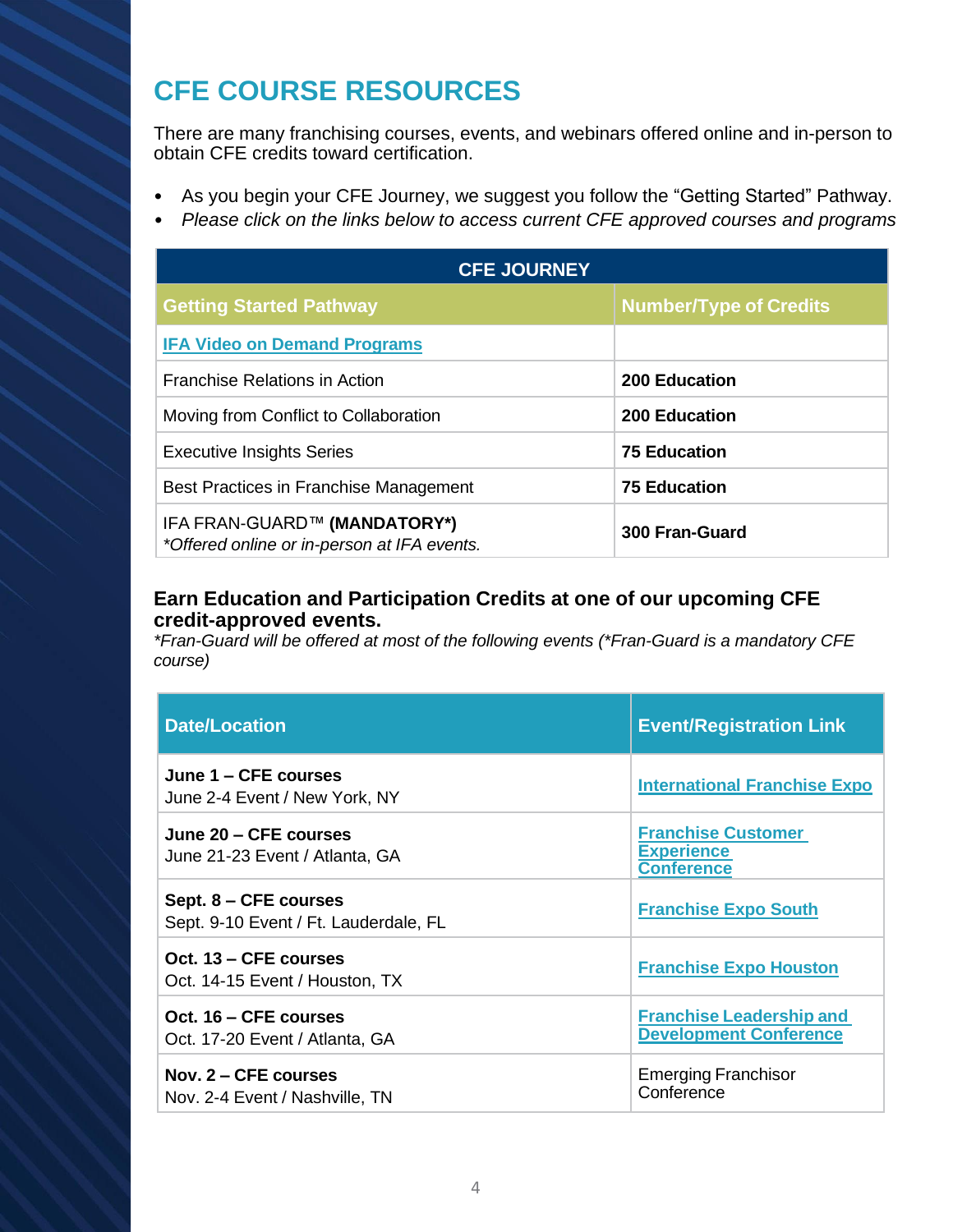# **Additional CFE approved courses and programs:**

| <b>Credit Description</b>                                                                                                                                                    | <b>Number/Type of Credits</b>                              |
|------------------------------------------------------------------------------------------------------------------------------------------------------------------------------|------------------------------------------------------------|
| <b>IFA Webinar Series</b>                                                                                                                                                    | 50 Participation each                                      |
| <b>Franchise University</b>                                                                                                                                                  |                                                            |
| ICFE Final Exam (MANDATORY - ONLINE ONLY)                                                                                                                                    | <b>300 Exam</b>                                            |
| Comprehensive Franchise Services - 7 courses                                                                                                                                 | <b>150 Education</b>                                       |
| <b>Recruiting and Hiring</b>                                                                                                                                                 | <b>150 Education</b>                                       |
| Performance Management                                                                                                                                                       | <b>150 Education</b>                                       |
| Coaching                                                                                                                                                                     | <b>150 Education</b>                                       |
| <b>Succession Planning</b>                                                                                                                                                   | <b>150 Education</b>                                       |
| <b>Mastering Cross Generational Communications</b>                                                                                                                           | <b>100 Education</b>                                       |
| <b>IFA Franchise Toolkit</b>                                                                                                                                                 | <b>100 Education</b>                                       |
| <b>Effective Conflict Resolution</b>                                                                                                                                         | <b>100 Education</b>                                       |
| Franchising $101 - 4$ courses                                                                                                                                                | <b>100 Education</b>                                       |
| Profit Mastery Series Modules 1-6                                                                                                                                            | <b>50 Education each</b><br>(Bonus 100 for full<br>series) |
| ICFE Values, Ethics and Culture in Franchising                                                                                                                               | <b>25 Education</b>                                        |
| <b>ICFE What is Franchising</b>                                                                                                                                              | <b>25 Education</b>                                        |
| University of Louisville - Online Franchise Management<br>Certificate Bootcamp                                                                                               |                                                            |
| 6-week program - 6 courses/one course per week                                                                                                                               | 250 Education per course                                   |
| <b>Georgetown University - Certificate in Franchise Management -</b><br>2 courses within a 2-year period - Each course requires online<br>and in-person classroom attendance |                                                            |
| <b>Fundamentals of the Franchise Model</b>                                                                                                                                   | <b>675 Education</b>                                       |
| Franchise Management Theory & Practice                                                                                                                                       | <b>675 Education</b>                                       |
| <b>ProfitSoup Online</b>                                                                                                                                                     |                                                            |
| 5 Series of courses and 6 individual courses                                                                                                                                 | <b>Various Education credits</b>                           |
| <b>Titus Center for Franchising</b>                                                                                                                                          | <b>Various Education credits</b>                           |
| <b>FranNet Webinars</b>                                                                                                                                                      | 50 Participation each                                      |
| <b>IFA Franchise Business Network meetings</b>                                                                                                                               | 50 Participation each                                      |
| Women Franchising Network Meetings                                                                                                                                           | 50 Participation each                                      |
| <b>IFPG Webinars</b>                                                                                                                                                         | 50 Participation each                                      |